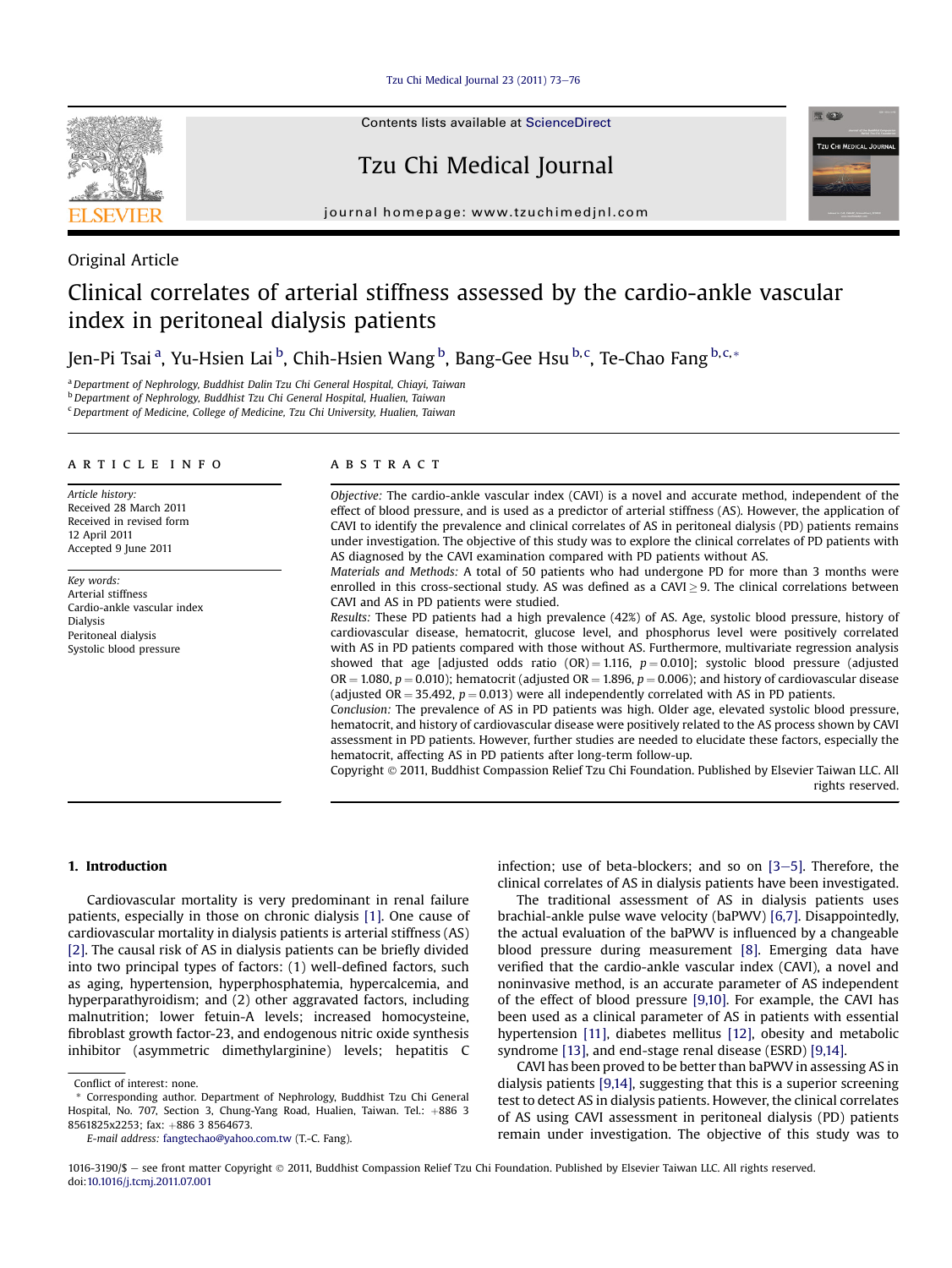<span id="page-1-0"></span>explore the clinical correlates in PD patients with AS, diagnosed by a CAVI examination, compared with those in PD patients without AS.

## 2. Materials and methods

#### 2.1. Patient characteristics

All experimental procedures were carried out in accordance with and after the approval from the Ethics Committee and Human Subjects Institutional Review Board of Tzu Chi Hospital, Hualien. All patients were carefully instructed with respect to the study details, and written informed consent was obtained from each participant.

A total of 50 uremic patients undergoing continuous ambulatory PD (CAPD) for more than 3 months were studied in this crosssectional study in April 2009. Patients on CAPD exchanged 2 L of dialysate containing 1.5%, 2.5%, or 4.25% glucose four times per day. Patients with acute illness were excluded from the study. Patient characteristics and medical history were obtained from direct interview or medical records, including age; gender; height; body weight; smoking habits; primary causes of ESRD; duration of dialysis; history of cardiovascular disease (CVD), diabetes, hypertension, and peripheral arterial occlusive disease; and use of antihypertensive, hypoglycemic, and lipid-lowering agents and vitamin D. The body mass index (kg/m<sup>2</sup>) was calculated according to the standard formula. Waist circumference was measured midway between the inferior margin of the last rib and the top of the hip bone on a transverse plane. The adequacy of dialysis, such as fractional urea clearance  $(Kt/V)$ , weekly creatinine clearance, and normalized protein catabolic rate, was also evaluated.

To manage disturbances in mineral and bone metabolism [calcium (Ca), phosphorus (P), and intact parathyroid hormone] in PD subjects, we treated patients according to the 2003 Kidney Disease Outcomes Quality Initiative clinical practice guidelines for bone metabolism and disease in chronic kidney disease [\[15\].](#page-3-0) Additionally, patients received recombinant erythropoietin (rHuEpo) to maintain their hematocrit levels between 33% and 36%, based on Kidney Disease Outcomes Quality Initiative clinical practice guidelines and clinical practice recommendations for anemia in chronic kidney disease [\[16\]](#page-3-0). Patients regularly took iron and vitamin supplements.

#### 2.2. Measurement of CAVI

CAVI was measured in each patient. A CAVI  $\geq$ 9 was defined as the threshold value for AS, in agreement with that by Shirai et al [\[9\]](#page-3-0) and with the instructions of the manufacturer of the equipment (VaSera VS-1000; Fukuda Denshi, Tokyo, Japan). According to the protocol, the patients rested in the supine position for at least 10 minutes before measurements were performed. Cuffs were applied to the four extremities, and electrocardiographic electrodes were attached to the upper extremities. A microphone was placed on the sternal angle for phonocardiography. The CAVI was automatically calculated using a waveform analyzer present in the equipment [\[9,17\]](#page-3-0). The complete measurement of the CAVI was usually achieved in less than 5 minutes.

#### 2.2.1. Blood biochemistry and hematological assays

Blood was drawn from a peripheral vein after overnight fasting. Twelve milliliters of blood was taken from each patient before dialysis; 2 mL of whole blood was used for the measurement of the hematocrit using a Sysmex XE-2100, an automated analyzer (Sysmex, Kobe, Japan), and the remaining 10 mL was immediately centrifuged at 3000 g for 15 minutes, and the serum was stored at 4C within 1 hour after collection for further examinations.

Serum levels of glucose, albumin, uric acid, total cholesterol, high-density-lipoprotein cholesterol, triglycerides, total Ca, P, and high-sensitivity C-reactive protein were measured with a Cobas Integra 800 analyzer (Roche Diagnostics, Indianapolis, IN, USA). Serum total homocysteine and intact parathyroid hormone levels were measured by an automated chemiluminescence immunoassay by means of an Advia Centaur Analyzer (Siemens, Muenchen, Germany) [\[18\].](#page-3-0)

### 2.3. Statistical analysis

Data were expressed as either case numbers or means  $\pm$ standard deviation. Student  $t$  test was applied to compare the

#### Table 1

| Characteristics of peritoneal dialysis patients with and without arterial stiffness |  |  |  |  |  |  |
|-------------------------------------------------------------------------------------|--|--|--|--|--|--|
|-------------------------------------------------------------------------------------|--|--|--|--|--|--|

|                                                                                                                                                            | Without arterial With arterial p<br>stiffness<br>$(n = 29)$                                                                 | stiffness<br>$(n=21)$                                                                                                       |                                                             |
|------------------------------------------------------------------------------------------------------------------------------------------------------------|-----------------------------------------------------------------------------------------------------------------------------|-----------------------------------------------------------------------------------------------------------------------------|-------------------------------------------------------------|
| Age $(y)$                                                                                                                                                  | $45.3 \pm 2.7$                                                                                                              | $60.1 \pm 2.5$                                                                                                              | < 0.001                                                     |
| Gender<br>Male<br>Female                                                                                                                                   | $\overline{7}$<br>22                                                                                                        | 10<br>11                                                                                                                    | 0.647                                                       |
| Height (cm)<br>Body weight (kg)<br>BMI $\left(\frac{kg}{m^2}\right)$<br>Waist circumference (cm)<br>$SBP$ (mmHg)<br>DBP (mmHg)<br>Duration of dialysis (y) | $157.9 \pm 1.7$<br>$59.1 \pm 2.3$<br>$23.6 \pm 0.8$<br>$86.2 \pm 1.9$<br>$120.8 \pm 4.1$<br>$73.8 \pm 2.4$<br>$3.0 \pm 0.6$ | $158.2 \pm 2.0$<br>$59.0 \pm 2.5$<br>$23.6 \pm 0.8$<br>$89.8 \pm 1.9$<br>$140.3 \pm 6.7$<br>$81.4 \pm 3.4$<br>$3.9 \pm 1.2$ | 0.900<br>0.979<br>0.992<br>0.197<br>0.012<br>0.066<br>0.479 |
| Thyroidectomy<br>Yes<br>No                                                                                                                                 | 4<br>25                                                                                                                     | $\overline{2}$<br>19                                                                                                        | 0.647                                                       |
| Primary causes of ESRD<br>DM<br>GN<br><b>HTN</b><br>Others                                                                                                 | 4<br>18<br>3<br>$\overline{4}$                                                                                              | 7<br>5<br>$\mathbf{1}$<br>8                                                                                                 | 0.064<br>0.120                                              |
| Smoking history<br>Yes<br>No                                                                                                                               | 4<br>25                                                                                                                     | $\overline{2}$<br>19                                                                                                        | 0.647                                                       |
| Metabolic syndrome<br>Yes<br>No                                                                                                                            | 12<br>17                                                                                                                    | 13<br>8                                                                                                                     | 0.152                                                       |
| Clinical symptoms and signs of PAOD<br>Yes<br>No                                                                                                           | 10<br>19                                                                                                                    | 10<br>11                                                                                                                    | 0.349                                                       |
| History of CVD<br>Yes<br>No                                                                                                                                | 2<br>27                                                                                                                     | 8<br>13                                                                                                                     | 0.006                                                       |
| Vitamin D agents<br>Yes<br>No                                                                                                                              | 12<br>17                                                                                                                    | 8<br>13                                                                                                                     | 0.815                                                       |
| Antihypertensive agents<br>Yes<br>No                                                                                                                       | 18<br>11                                                                                                                    | 12<br>9                                                                                                                     | 0.726                                                       |
| Lipid-lowering agents<br>Yes<br>No                                                                                                                         | 16<br>13                                                                                                                    | 9<br>12                                                                                                                     | 0.390                                                       |
| Hypoglycemic agents<br>Yes<br>No                                                                                                                           | 7<br>22                                                                                                                     | 6<br>15                                                                                                                     | 0.724                                                       |

Data are presented as  $n$  or mean  $\pm$  standard deviation.

 $BMI = body$  mass index;  $CVD = cardiovascular$  disease;  $DBP = diastolic blood$ pressure;  $DM = diabetes$  mellitus;  $ESRD = end-stage$  renal disease;  $GN = glomer$ ulonephritis; HTN = hypertension; PAOD = peripheral artery occlusive disease;  $SBP = systolic blood pressure.$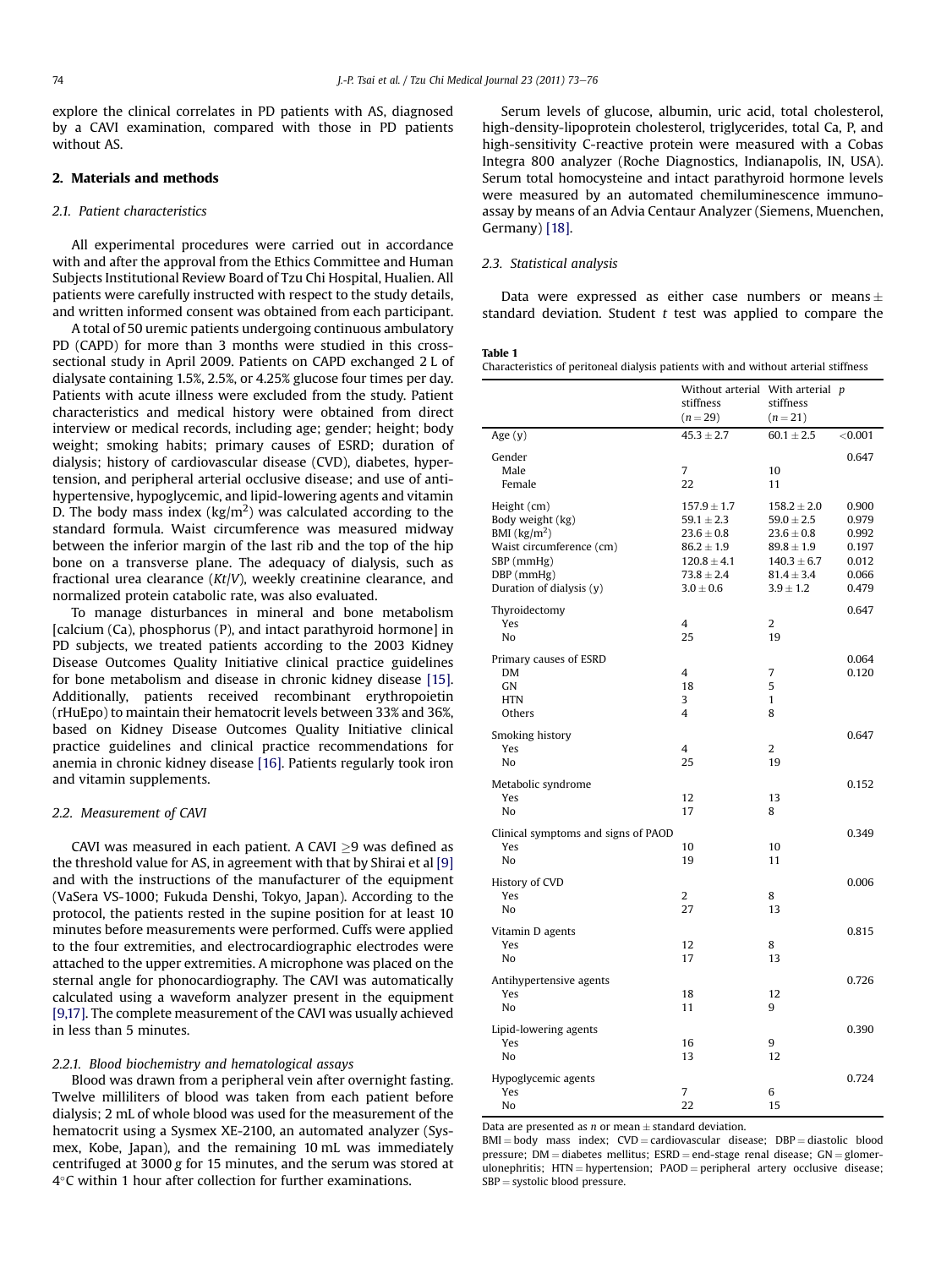means of continuous variables. Categorical variables were analyzed using Chi-square analysis or Fisher's exact test. Statistical significance was defined as a  $p$  value <0.05. All statistically significant variables ( $p < 0.05$ ) were entered into a multivariate stepwise logistic regression model as independent variables, and AS was used as a dependent variable. All statistical analyses were performed with SPSS, version 13.0 (SPSS Inc., Chicago, IL, USA).

#### 3. Results

The clinical characteristics of PD patients with and without AS are presented in [Table 1.](#page-1-0) The prevalence rate of AS in these PD patients was 42% (21 of 50). PD patients with AS were older  $(p < 0.001)$  and had a higher systolic blood pressure (SBP)  $(p = 0.012)$  than those without AS. Additionally, a history of CVD was correlated with AS ( $p = 0.006$ ). There were no significant differences in body weight; body mass index; waist circumference; height; diastolic blood pressure; duration of dialysis; smoking history; primary causes of ESRD; metabolic syndrome; clinical symptoms and signs of peripheral arterial occlusive disease; and the administration of antihypertensive, hypoglycemic, or lipidlowering agents between groups.

Table 2 shows the clinical biochemistries of PD patients with and without AS. There were significantly higher hematocrits  $(p = 0.033)$ , glucose levels  $(p = 0.046)$ , and P levels  $(p = 0.020)$  in PD patients with AS than in those without AS. Furthermore, there were no significant differences in albumin, uric acid, total cholesterol, triglycerides, high-density-lipoprotein cholesterol, intact parathyroid hormone, Ca, Ca  $\times$  P product, total homocysteine, highsensitivity C-reactive protein, Kt/V, weekly creatinine clearance, or normalized protein catabolic rate between groups.

Multivariate stepwise logistic regression analysis in PD patients with AS is summarized in Table 3. Age, SBP, history of CVD, hematocrit, glucose level, and P level were taken as independent variables, and AS, as assessed by CAVI, was taken as the dependent variable. Multivariate logistic regression analysis for risk factors in PD patients with AS showed that age [adjusted odds ratio  $(OR)$  = 1.116,  $p = 0.010$ ; SBP (adjusted OR = 1.080,  $p = 0.010$ ); hematocrit

#### Table 2

|           | Clinical biochemistries of peritoneal dialysis patients with and without arterial |  |  |  |  |
|-----------|-----------------------------------------------------------------------------------|--|--|--|--|
| stiffness |                                                                                   |  |  |  |  |

|                                                           | Without arterial<br>stiffness ( $n = 29$ ) | With arterial<br>stiffness $(n=21)$ | p     |
|-----------------------------------------------------------|--------------------------------------------|-------------------------------------|-------|
| EPO amounts (U/mo)                                        | $15,200 \pm 2539$                          | $16,500 \pm 1250$                   | 0.225 |
| Hct(%)                                                    | $30.1 \pm 0.7$                             | $32.6 \pm 0.9$                      | 0.033 |
| Glucose $(mg/dL)$                                         | $109.4 \pm 7.7$                            | $150.8 \pm 21.3$                    | 0.046 |
| Albumin $(g/dL)$                                          | $3.8 \pm 0.1$                              | $3.5 \pm 0.1$                       | 0.087 |
| Uric acid $(mg/dL)$                                       | $6.8 \pm 0.2$                              | $6.7 + 0.2$                         | 0.862 |
| Total cholesterol (mg/dL)                                 | $208.8 \pm 9.6$                            | $180.7 \pm 10.9$                    | 0.060 |
| $TG$ (mg/dL)                                              | $240.8 \pm 43.1$                           | $178.5 \pm 27.7$                    | 0.272 |
| $LDL-C$ ( $mg/dL$ )                                       | $107.2 \pm 20.5$                           | $97.6 \pm 18.6$                     | 0.112 |
| $HDL-C$ (mg/dL)                                           | $51.1 \pm 4.0$                             | $50.1 \pm 5.0$                      | 0.878 |
| $i$ PTH $(pg/mL)$                                         | $454.8 \pm 89.9$                           | $338.1 \pm 99.9$                    | 0.394 |
| Corrected Ca (mg/dL)                                      | $9.1 \pm 0.2$                              | $9.4 \pm 0.2$                       | 0.326 |
| $P$ (mg/dL)                                               | $5.5 \pm 0.2$                              | $4.7 \pm 0.2$                       | 0.020 |
| $Ca \times P$ product (mg <sup>2</sup> /dL <sup>2</sup> ) | $50.2 \pm 2.4$                             | $44.6 \pm 2.2$                      | 0.108 |
| $T-Hcv$ ( $\mu$ mol/L)                                    | $37.6 \pm 8.3$                             | $26.3 \pm 2.5$                      | 0.264 |
| $hs-CRP$ ( $mg/dL$ )                                      | $1.0 \pm 0.3$                              | $1.5 \pm 0.4$                       | 0.393 |
| Kt/V                                                      | $2.1 \pm 0.1$                              | $2.0 \pm 0.1$                       | 0.123 |
| WCC $(L/wk/1.73 m2)$                                      | $62.9 \pm 3.1$                             | $65.6 \pm 2.8$                      | 0.534 |
| $nPNA$ (g/kg/d)                                           | $1.0 \pm 0.0$                              | $0.9 \pm 0.0$                       | 0.099 |

 $Ca =$  calcium; EPO = recombinant erythropoietin; Hct = hematocrit; HDL-C = highdensity lipoprotein cholesterol; hs-CRP = high-sensitivity C-reactive protein;  $iPTH =$  intact parathyroid hormone;  $Kt/V =$  fractional urea clearance; LDL-C = lowdensity lipoprotein cholesterol;  $nPNA = normalized protein nitrogen appearance$ ;  $P =$  phosphorus; TG = triglycerides; T-Hcy = total homocysteine; WCC = weekly creatinine clearance.

#### Table 3

Multivariate stepwise logistic regression analysis of risk factors for arterial stiffness

| Variables      | Adjusted OR | 95% CI            | p     |
|----------------|-------------|-------------------|-------|
| Age            | 1.116       | $1.011 - 1.233$   | 0.010 |
| <b>SBP</b>     | 1.080       | 1.018-1.145       | 0.010 |
| Hct level      | 1.896       | $1.201 - 2.991$   | 0.006 |
| History of CVD | 33.492      | $2.101 - 533.941$ | 0.013 |
| Constant       | 0.000       |                   | 0.002 |

Dependent variable: arterial stiffness diagnosed by cardio-ankle vascular index. Independent variables: age, SBP, history of CVD, hematocrit, glucose, and phosphorus.

 $CI =$  confidence interval;  $CVD =$  cardiovascular disease;  $Hct =$  hematocrit;  $OR = odds ratio; SBP = systolic blood pressure.$ 

(adjusted  $OR = 1.896$ ,  $p = 0.006$ ); and history of CVD (adjusted  $OR = 33.492$ ,  $p = 0.013$ ) were definitely related to AS in PD patients.

#### 4. Discussion

Information about the application of CAVI to evaluate risk factors of AS in PD patients remains limited. In this study, it was well established that PD patients have a high incidence of AS (42%), and older age, elevated SBP, higher serum hematocrit, and history of CVD were independent risk correlates of AS by CAVI examination in PD patients. Only age and elevated SBP were traditional independent risks correlated with AS in PD patients. The other traditional risk factors (e.g. diabetes mellitus and total cholesterolemia) did not show a significant contribution to AS in PD patients. The reasons are unclear. Possibly, the small case number might have made some traditional risk factors become insignificant or cause nontraditional risk factors to become more prominent in this study.

Studies have shown that aging can cause aortic stiffness in healthy individuals [\[19\]](#page-3-0) and dialysis patients [\[14,20\]](#page-3-0), similar to the results in this study. Aging causes remodeling of arteries. This process activates the upregulation of Type 2 matrix metalloproteinase in the aorta of rats and humans, causing intimal and medial thickening, vessel luminal dilation, fragmentation of the elastic membrane, and increased AS [\[21,22\]](#page-3-0).

In our results, an elevated SBP was positively associated with AS in PD patients, consistent with reports in hemodialysis [\[20\]](#page-3-0) and hypertensive patients [\[23\]](#page-3-0). A clinical study has suggested that achieving an optimal SBP in renal failure patients attenuates the process of AS [\[24\].](#page-3-0) Many uremic patients with AS have an elevated SBP, which induces a vicious cycle [\[25\]](#page-3-0). An elevated SBP leads to vessel hypertrophy, loss of elasticity, and arterial stiffening [\[26\].](#page-3-0)

The hematocrit in our study was a significant factor affecting AS in multiple regression models; the PD patients with AS had higher hematocrits and higher SBPs than PD patients without AS because patients in the AS group received more rHuEpo than those without AS. In contrast, patients in the AS group still had a greater anemia level compared with the general population owing to ESRD-related effects. This result is consistent with a study which showed that AS in patients with cyanotic congenital heart disease is affected by arterial pressure and anemia [\[27\]](#page-3-0). The exact mechanisms for this observation between AS and the hematocrit are unknown. Two explanations are possible. First, anemia itself activates the sympathetic nervous system to cause heart failure and AS [\[28\].](#page-3-0) Second, rHuEpo is used for the treatment of renal anemia in dialysis patients, and this treatment might induce greater systemic vascular resistance either by the rise of erythrocyte mass or the change in various endogenous vasopressors, including the direct action of rHuEpo itself [\[29\].](#page-3-0) These effects may be the cause of hypertension and the AS process. Therefore, in our study, the AS group had episodic anemia and received more rHuEpo; these factors may combine to evoke the development of vascular disorders and AS.